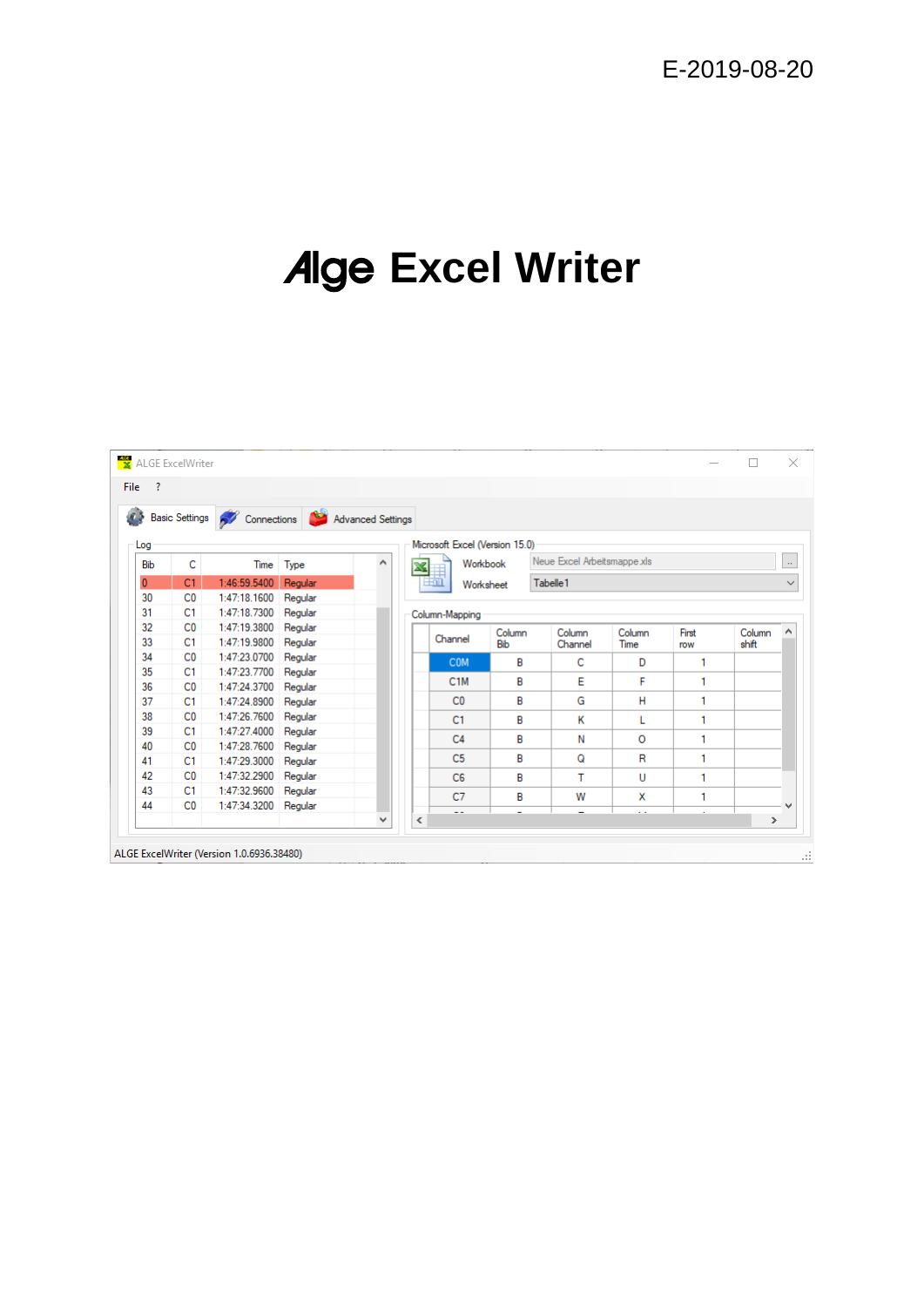

## **Manual Excel Writer**

#### **Table of contents**

|                 | General |  |
|-----------------|---------|--|
|                 |         |  |
| 2.1             |         |  |
| $\frac{2.2}{3}$ |         |  |
|                 |         |  |
| 3.1             |         |  |
| 311             |         |  |
| 3.1.2           |         |  |
| 3.1.3           |         |  |
| 3.2             |         |  |
| 3.2.1           |         |  |
| 3.3             |         |  |
| 3.31            |         |  |
| 3.3.2           |         |  |
|                 | Annex.  |  |
| <u>4.1</u>      |         |  |
| 4.2             |         |  |
| 4.3             |         |  |
| 4.4             |         |  |
| 4.5             |         |  |

#### **Copyright by:**

#### **ALGE-TIMING GmbH**

Rotkreuzstrasse 39 A-6890 Lustenau Phone: +43 5577-85966 Fax: +43 5577-85966-4 e-Mail: office@alge-timing.com<br>Internet: https://www.alge-timing.com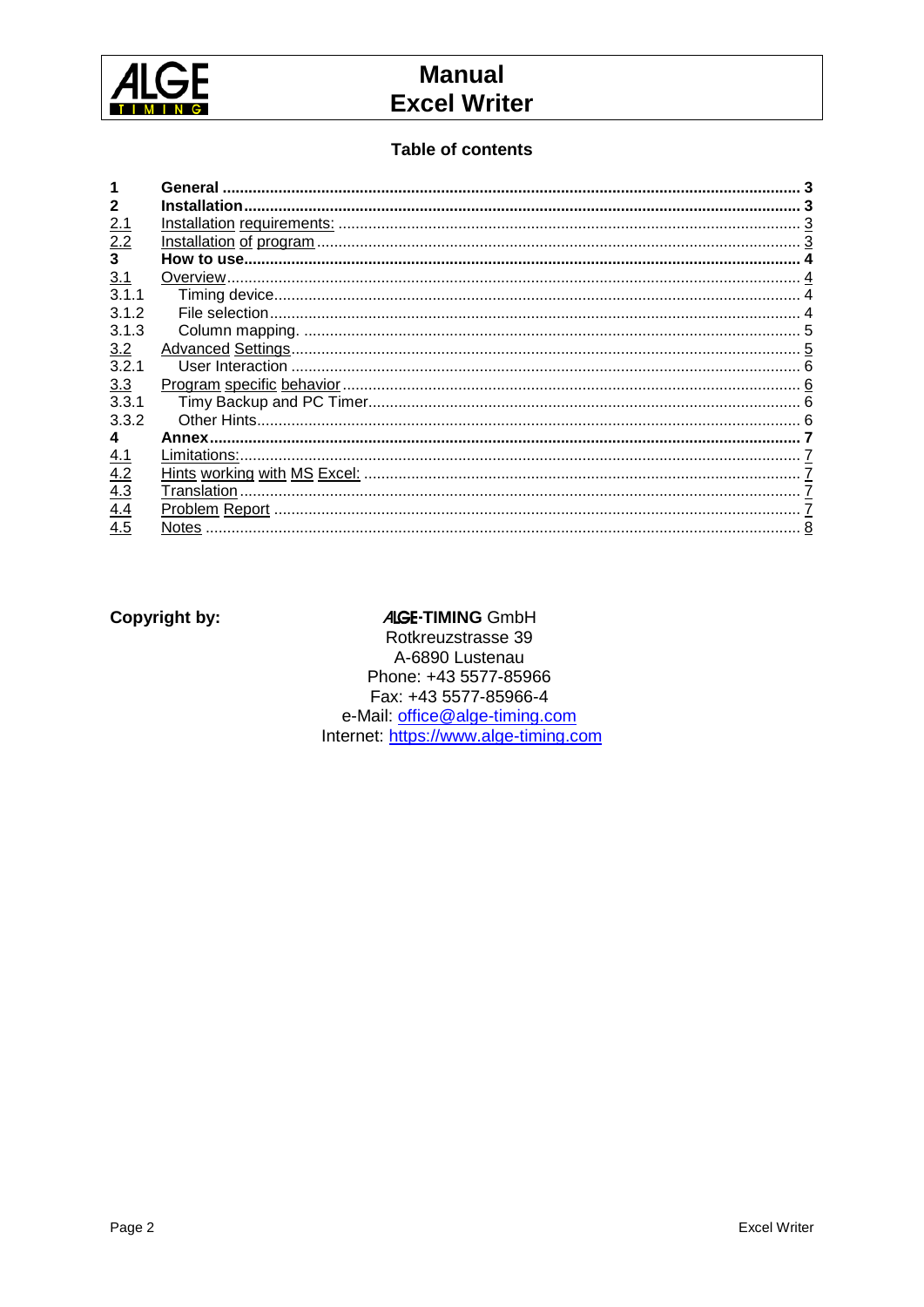

# **1 General**

Many Alge-Timing customers have created analysis and/or lists on basis of MS Excel and would like to import the data via a serial or USB interface.

For this purpose, among others, the Excel Writer has been designed. Currently supported devices are: Timy, TDC 4000/8000/8001, S3, S4 and Comet. At the moment it is available in several languages. In case you require a translation into your language, please refer to chapter Translation.

This program is FREEWARE, we can therefore not grant any guarantee and/or responsibility.

## **2 Installation**

### *2.1 Installation requirements:*

The program runs on MS Windows operating system Windows 8 and Windows 10. MS Office must be also installed. It does not work with Libre Office or similar programs.

# *2.2 Installation of program*

If the installation requirements are met, you can start the installation by starting the setup program [Setup\\_ExcelWriter.exe.](http://www.alge-timing.com/alge/download/software/Setup_ExcelWriter.exe)

Please follow the installation instructions.

The Timy USB driver is not automatically installed. Please read the manual [\(http://www.alge](http://www.alge-timing.com/alge/download/software/TimyUSBDriver.exe)[timing.com/alge/download/software/TimyUSBDriver.exe\)](http://www.alge-timing.com/alge/download/software/TimyUSBDriver.exe) included in the driver package for further information.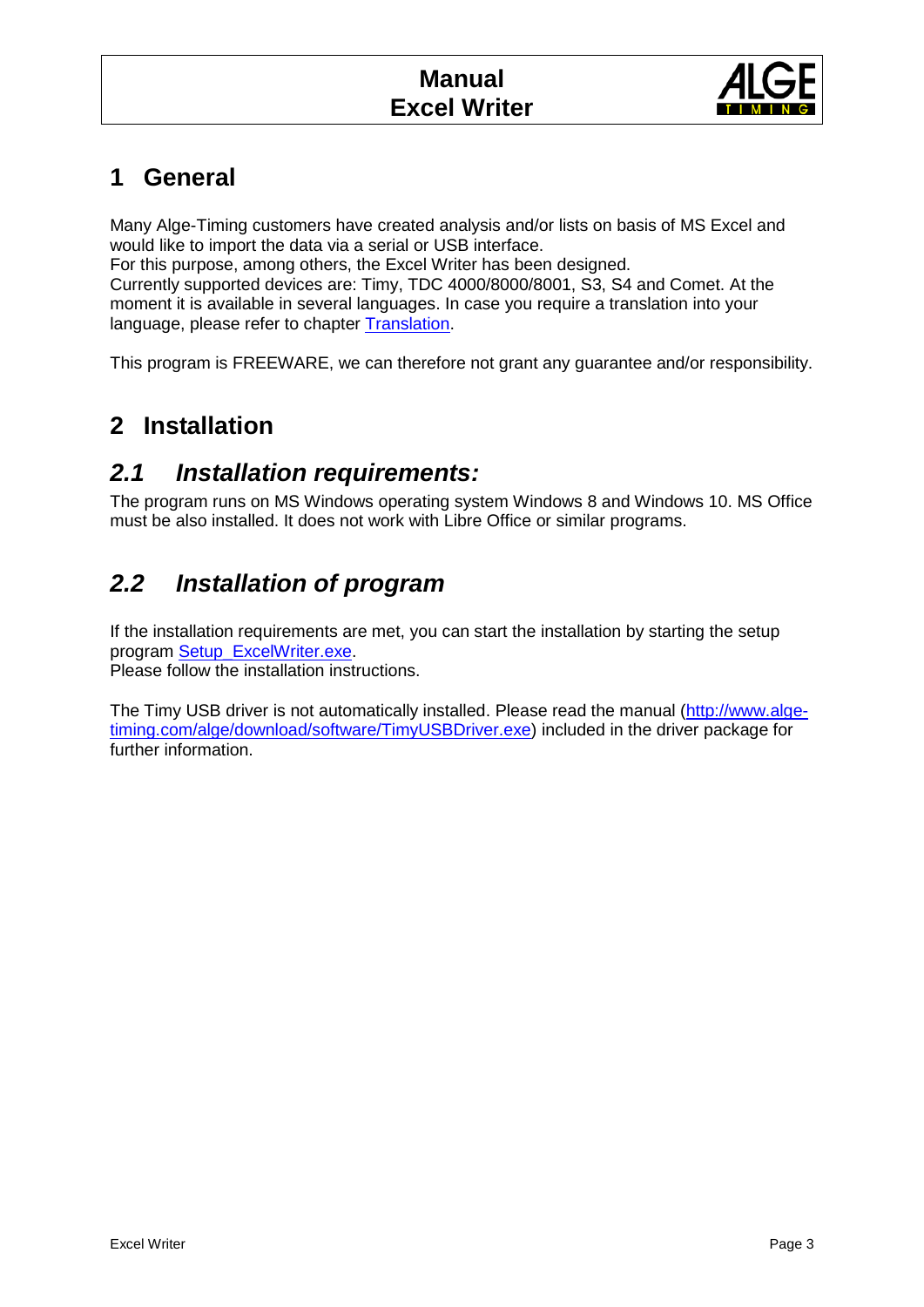

### **3 How to use**

## *3.1 Overview*

When starting the programm your are automatically directed to the menu "Overview". Here you can set the following:

#### **3.1.1 Timing device**

Here you set the connected timing device. You can choose between the following interfaces:

- RS 232 (Cable no. 067-02 or 904-02): TDC 8000/8001, Comet, Timy Backup and Stopwatch with TIDO, S4 Split/Sequential and 18 Channel Timer.
- RS 232 (Cable no. 068-02) TDC 4000, S3 (Program Split on printer interface with 2400 Baud, only mode "advance rows")
- RS 232 (Cable no. 205-02) Timy Backup and Stopwatch without TIDO
- Timy USB (Cable no. USB-AB): Programs Stopwatch and Backup

In case you use the RS232 interface, please make sure that you set the correct interface and the suiting baud rate.

The standard baud rate for TDC and Timy is 9600 baud. Please read the corresponding operating manual of the device you use.

The Timy USB driver is not automatically installed. Please read the instruction [\(http://www.alge-timing.com/alge/download/software/TimyUSBDriver.exe\)](http://www.alge-timing.com/alge/download/software/TimyUSBDriver.exe) included in the driver package for further information.

After setting the interface you can establish the connection by clicking "open connection".

#### **3.1.2 File selection**

Under this menu item you can choose the desired Excel file. When you choose the desired file, it is directly loaded in MS Excel.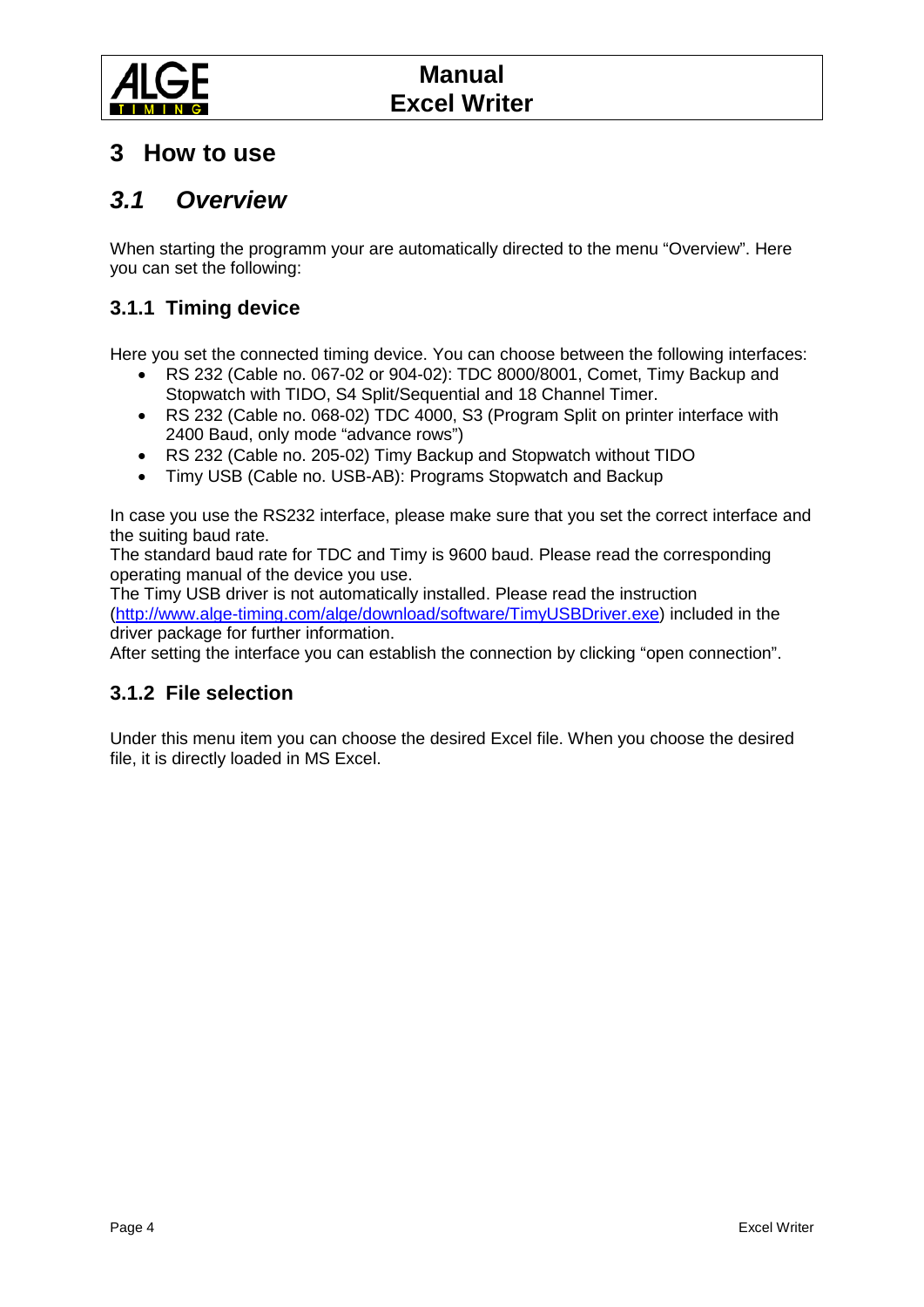

#### <span id="page-4-0"></span>**3.1.3 Column mapping.**

Here you set the corresponding columns into which the imported data is to be saved.

Column-Mapping

| Channel        | Column<br>Bib | Column<br>Channel | Column<br>Time | Next<br>row |
|----------------|---------------|-------------------|----------------|-------------|
| C <sub>0</sub> |               |                   | G              |             |
| C1             |               | с                 |                |             |
| MT             |               | F                 |                |             |
|                |               |                   |                |             |
|                |               |                   |                |             |

In the 1<sup>st</sup> column you set the channel number of the timing device. C0=start channel daytime; C1=finish channel;  $RT$ =run time;  $TT$  = total time;  $MT$ =memory time; kmh or mph for speed. In this example the start number is situated in column "B". The channel column is not used. The time is also written in the stated column: Start time = Column "C"; finish time = column "D"; running time = column "D".

"First column" means: At this place the next data will be entered. But you can adjust it under "Advanced settings".

# *3.2 Advanced Settings*

In the Advanced Settings you can set the following:

- Templates: Here you can choose between 2 different templates: 10 channel and single timing software. These templates concern the settings of the column allocation and the settings "user interaction".
- Minimize in system-tray: Once the program is set, it can be minimized and stay in the background. You can then concentrate on working in Excel. With double click on the symbol the program is restored.
- Load standard settings: restore pre settings
- User Interaction: See next item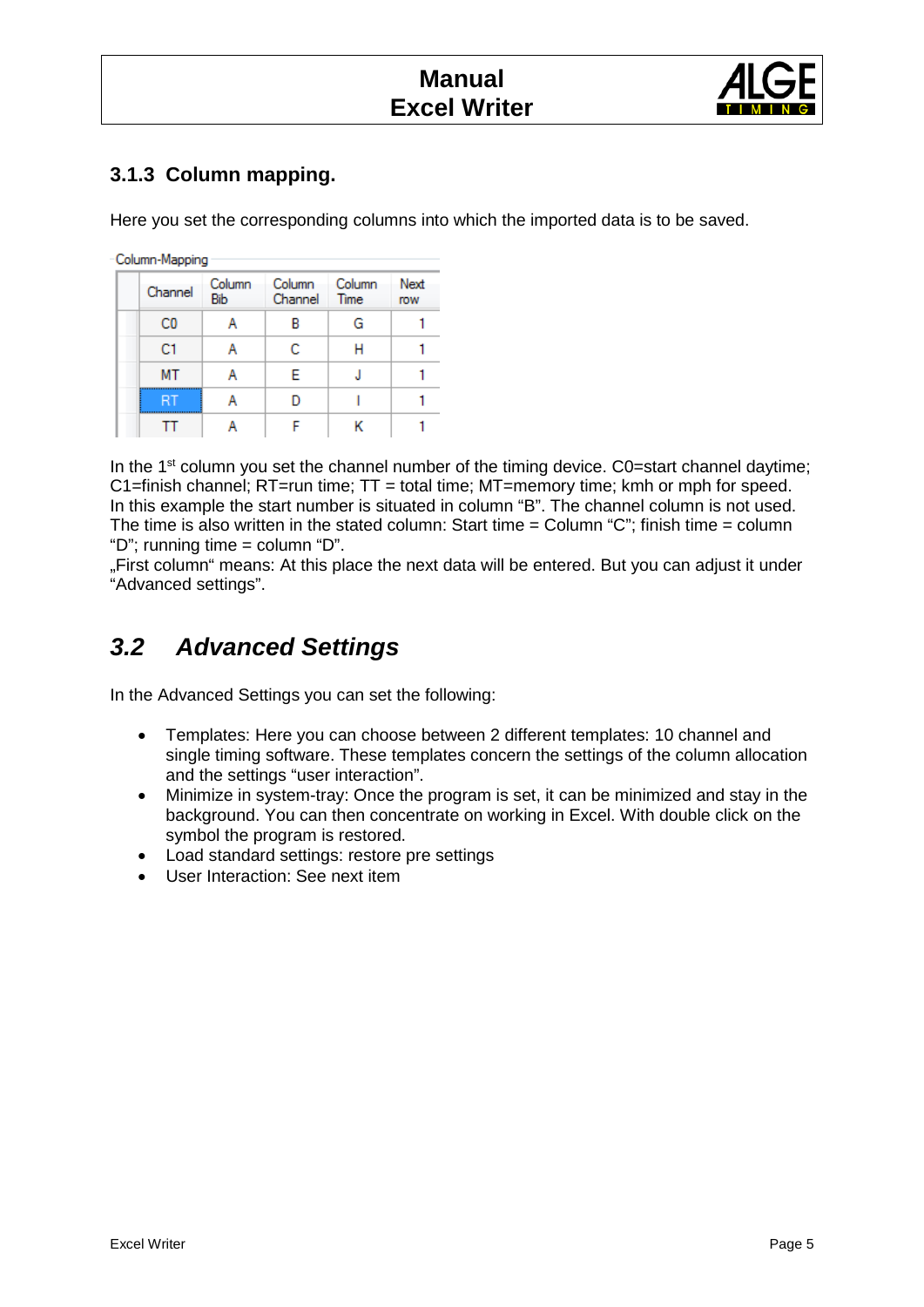

#### **3.2.1 User Interaction**



At User-Interaction you can set into which row the data is written:

- Advance rows: Each time is written into a new row, starting in the row that is defined as "next row" in [column mapping .](#page-4-0) If you select "increment all rows at once", a new row is only started in case a new bib is recognized.
- Find row by bib-position: The program searches for the suiting bib-number (has to be entered beforehand) in column Bib-No. and enters the times there
- Write to current position: The next time received is saved in the selected (current) row.

## *3.3 Program specific behavior*

#### **3.3.1 Timy Backup and PC Timer**

At the program "Timy Backup" there is a continuous number instead of the start number. You have the possibility to enter the start numbers explicit manually. You can mark this in the Timy with a "\*". This can be set up in Menu/Backup/STN \*. In this case Excel Writer will use the start number. Otherwise there will be always the start number 0. So you can check if the user edited the bib number or not. If you do not like this functionality, setup the program "stopwatch" at the Excel Writer.

Hint: At Timy program "PC Timer" you can input bib numbers in memo mode only.

#### **3.3.2 Other Hints**

The command "request times" works only with the Devices TDC 8000/8001 and Timy. On the other devices the transmitting of the times must be started manually. You can do this by sending or printing times. For e.g. TDC 4000: print out of a classement.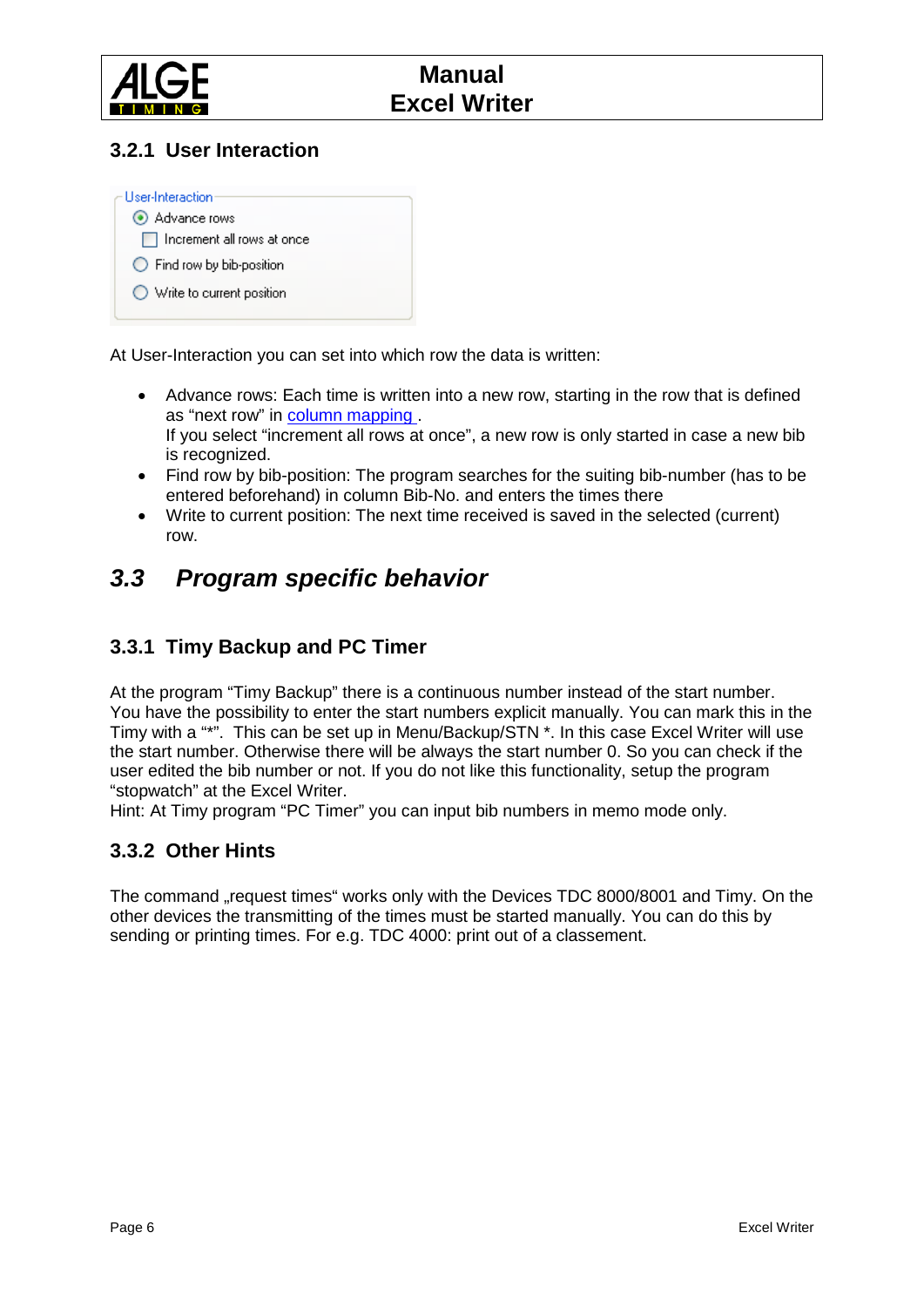

## **4 Annex**

## *4.1 Limitations:*

This program works only with installed MS Office. Tested Versions are: Office 2000/XP/2003 and 2007.

# *4.2 Hints working with MS Excel:*

When working with MS Excel, please take into account that this program has not been designed to work with times.

Thus, various difficulties might occur:

Formatting:

The formatting is decisive for the time display. Usually, it is shown as hh:mm:ss,000. It can be stated with a maximum accuracy of 1/1000.

The last figure is ALWAYS rounded, e.g. 29.7187 is shown as 29.719. Should you set the formatting to 1/100, 29.72 would show.

MS Excel can only work with a resolution of max. 1/1000. Excel Writer will cut the last digit if you choose 1/10000 resolution. In this case a calculation error can happen.

C0 C1 RT Calculated 20:30:41,888 20:30:43,423 0:00:01,534 0:00:01,535

The timing device will calculate at maximum precision. That is the reason for this behavior You should choose am max. precision of 1/1000 on the timing device to avoid this error.

Calculation:

There is a similar problem with calculating the day times:

If you calculate with day times, differences can consistently occur as MS Excel internally calculates with floating point numbers that only dispose of a limited accuracy. Example:

12:00:00,000-00:00:00,0004 = 12:00:00,000

# *4.3 Translation*

Please contact Alge-Timing in case you would like to have the program translated into you language.

# *4.4 Problem Report*

Should a mistake occur with this program, please write an email to [office@alge-timing.com.](mailto:office@alge-timing.com) When writing an email to us, please include the following:

- Detailed description of the mistake, if possible with monitor picture.
- Used program version. Please make sure to use the latest program version You can find it in Help/about
- Used device.
- Cable number of used device.